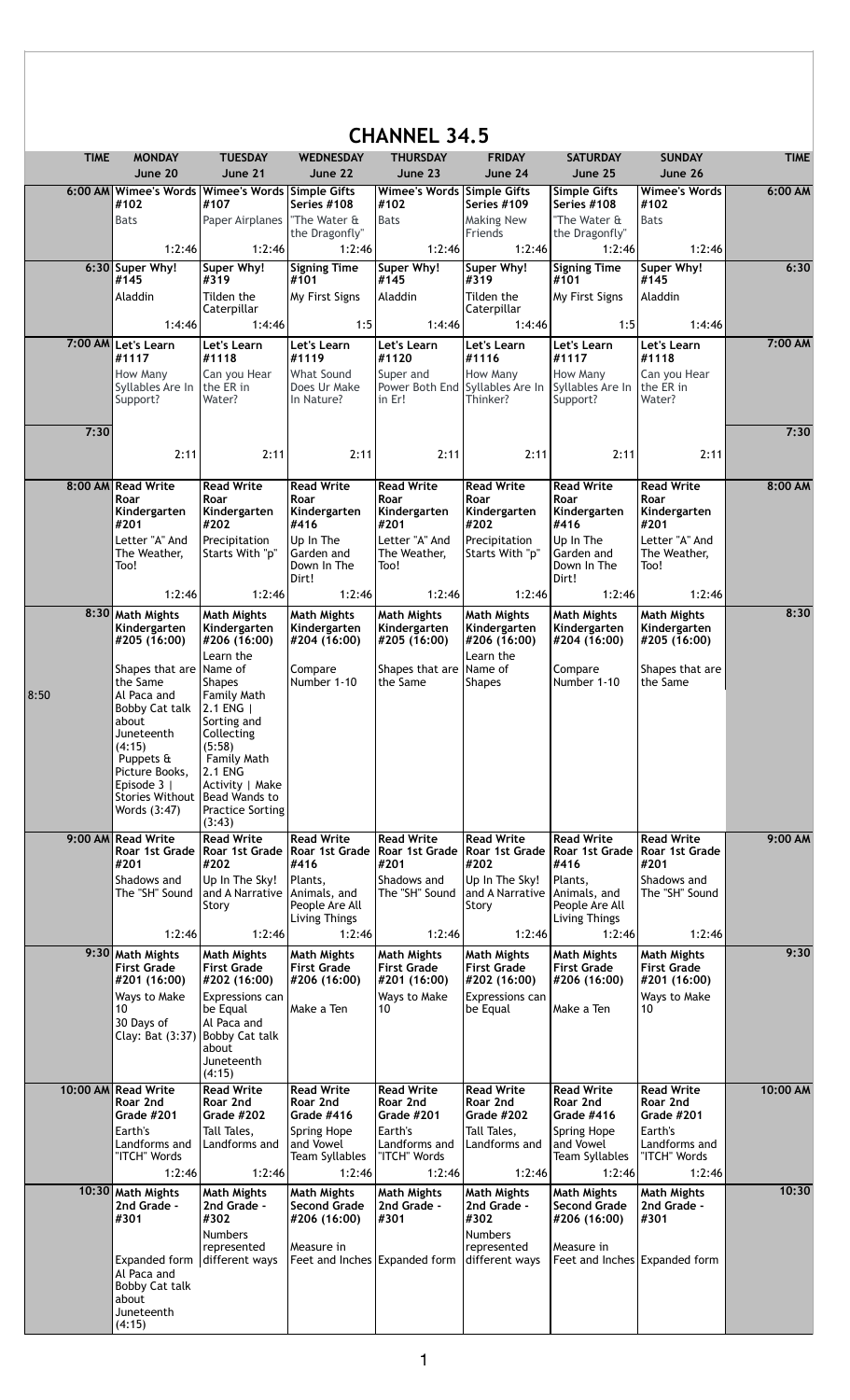| 11:00 AM Read Write                            | <b>Read Write</b>                                    | <b>Read Write</b>                                 | <b>Read Write</b>                                 | <b>Read Write</b>                                    | <b>Read Write</b>                           | <b>Read Write</b>                                | 11:00 AM  |
|------------------------------------------------|------------------------------------------------------|---------------------------------------------------|---------------------------------------------------|------------------------------------------------------|---------------------------------------------|--------------------------------------------------|-----------|
| #201                                           | Roar 3rd Grade Roar 3rd Grade Roar 3rd Grade<br>#202 |                                                   | #201                                              | Roar 3rd Grade Roar 3rd Grade Roar 3rd Grade<br>#202 |                                             | <b>Roar 3rd Grade</b><br>#201                    |           |
| Suffixes and                                   | More Suffixes                                        | #416<br>Word Webs and                             | Suffixes and                                      | More Suffixes                                        | #416<br>Word Webs and                       | Suffixes and                                     |           |
| Saving The                                     | and Saving The                                       | comparing                                         | Saving The                                        | and Saving The                                       | comparing                                   | Saving The                                       |           |
| Trout                                          | Trout                                                | texts                                             | Trout                                             | Trout<br>1:2:46                                      | texts                                       | Trout                                            |           |
| 1:2:46                                         | 1:2:46                                               | 1:2:46                                            | 1:2:46                                            |                                                      | 1:2:46                                      | 1:2:46                                           | 11:30     |
| 11:30 Math Mights<br>3rd Grade -               | <b>Math Mights</b><br>3rd Grade -                    | <b>Math Mights</b><br><b>Third Grade</b>          | <b>Math Mights</b><br>3rd Grade -                 | <b>Math Mights</b><br>3rd Grade -                    | <b>Math Mights</b><br>Third Grade           | <b>Math Mights</b><br>3rd Grade -                |           |
| #307                                           | #308                                                 | #206 (16:00)                                      | #307                                              | #308                                                 | #206 (16:00)                                | #307                                             |           |
|                                                |                                                      | Traditional                                       |                                                   |                                                      | Traditional                                 |                                                  |           |
| Name the parts                                 | Describe parts                                       | Method to                                         | Subtract within   Name the parts   Describe parts |                                                      | Method to<br>Subtract within Name the parts |                                                  |           |
| of fractions                                   | of fractions                                         | 1000                                              | of fractions                                      | of fractions                                         | 1000                                        | of fractions                                     |           |
|                                                | Al Paca and<br>Bobby Cat talk                        |                                                   |                                                   |                                                      |                                             |                                                  |           |
|                                                | about                                                |                                                   |                                                   |                                                      |                                             |                                                  |           |
|                                                | Juneteenth<br>(4:15)                                 |                                                   |                                                   |                                                      |                                             |                                                  |           |
| 12:00 PM Live From the                         | Live From the                                        | <b>Kids For</b>                                   | Live From the                                     | Live From the                                        | Kids For                                    | Live From the                                    | 12:00 PM  |
| <b>Opera House</b>                             | Opera House                                          | Positive                                          | <b>Opera House</b>                                | <b>Opera</b>                                         | Positve Change   Opera House                |                                                  |           |
| #301<br>Take Flight                            | #201                                                 | Change #101<br><b>FOCUS: RIVER</b>                | #301<br>Take Flight                               | House#201                                            | #102<br>FOCUS:                              | #301<br>Take Flight                              |           |
|                                                |                                                      | OTTERS, THE                                       |                                                   |                                                      | PANDAS.                                     |                                                  |           |
|                                                |                                                      | <b>GREAT LAKES,</b>                               |                                                   |                                                      | ORANGUTANS,                                 |                                                  |           |
| 1:2:46                                         | 1:2:46                                               | <b>SEA TURTLES</b><br>1:2:57:00.000               | 1:2:46                                            | 1:2:46                                               | BEES, BEAGLES<br>1:2:41                     | 1:2:46                                           |           |
| 12:30 Super Why!                               | Super Why!                                           | <b>Signing Time</b>                               | Super Why!                                        | Super Why!                                           | <b>Signing Time</b>                         | Super Why!                                       | 12:30     |
| #145                                           | #319                                                 | #101                                              | #145                                              | #319                                                 | #101                                        | #145                                             |           |
| Aladdin                                        | Tilden the<br>Caterpillar                            | My First Signs                                    | Aladdin                                           | Tilden the<br>Caterpillar                            | My First Signs                              | Aladdin                                          |           |
| 1:4:46                                         | 1:4:46                                               | 1:5                                               | 1:4:46                                            | 1:4:46                                               | 1:5                                         | 1:4:46                                           |           |
| 1:00 PM Extra Credit                           | <b>Extra Credit</b>                                  | Kid Stew#301                                      | <b>Extra Credit</b>                               | <b>Extra Credit</b>                                  | Kid Stew#301                                | <b>Extra Credit</b>                              | 1:00 PM   |
| #401                                           | #206                                                 |                                                   | #401                                              | #206                                                 |                                             | #401                                             |           |
| 1:2:46                                         | Literature<br>1:2:46                                 |                                                   | 1:2:46                                            | Literature<br>1:2:46                                 |                                             | 1:2:46                                           |           |
| 1:30 Math Park                                 | <b>Classroom</b>                                     | 1:4:46<br><b>Math Park</b>                        | <b>Classroom</b>                                  | <b>Math Park</b>                                     | 1:4:46<br>Classroom                         | <b>Math Park</b>                                 | 1:30      |
| #202 (14:42)                                   | Connection                                           | #202 (14:42)                                      | Connection                                        | #202 (14:42)                                         | Connection                                  | #202 (14:42)                                     |           |
|                                                | #101 (9:21)                                          |                                                   | #101 (9:21)                                       |                                                      | #101 (9:21)                                 |                                                  |           |
| Multiplying By<br>10 Strategies                | Mental<br>Multiplication                             | Multiplying By<br>10 Strategies                   | Mental<br>Multiplication                          | Multiplying By<br>10 Strategies                      | Mental<br>Multiplication                    | Multiplying By<br>10 Strategies                  |           |
| And Practice                                   |                                                      | And Practice                                      |                                                   | And Practice                                         |                                             | And Practice                                     |           |
| 8:50 INPACT: LEXIE<br><b>BEEMER &amp; TIWA</b> |                                                      | <b>INPACT: LEXIE</b><br>BEEMER & TIWA Think about | Our Brains                                        | <b>INPACT: LEXIE</b><br>BEEMER & TIWA Think about    | Our Brains                                  | <b>INPACT: LEXIE</b><br><b>BEEMER &amp; TIWA</b> |           |
| AJIBEWA V3                                     |                                                      | AJIBEWA V3                                        | Math Visually:                                    | <b>AJIBEWA V3</b>                                    | Math Visually:                              | AJIBEWA V3                                       |           |
| (8:10)                                         |                                                      | (8:10)                                            | WIM 2 Day 5                                       | (8:10)                                               | WIM 2 Day 5                                 | (8:10)                                           |           |
|                                                |                                                      |                                                   |                                                   |                                                      |                                             |                                                  |           |
| <b>Brains Grow</b>                             |                                                      | <b>Brains Grow</b>                                | Video (3:11)                                      | <b>Brains Grow</b>                                   | Video (3:11)                                | <b>Brains Grow</b>                               |           |
| and Change:<br>WIM 3 Day 3                     |                                                      | and Change:<br>WIM 3 Day 3                        | <b>INPACT:</b><br>Lorenzo                         | and Change:<br>WIM 3 Day 3                           | <b>INPACT:</b><br>Lorenzo                   | and Change:<br>WIM 3 Day 3                       |           |
| Video (3:40)                                   |                                                      | Video (3:40)                                      | Reynolds v5                                       | Video (3:40)                                         | Reynolds v5                                 | Video (3:40)                                     |           |
|                                                |                                                      |                                                   | (7:55?)<br>Jo Teaching a                          |                                                      | (7:55?)<br>Jo Teaching a                    |                                                  |           |
|                                                |                                                      |                                                   | Dot Card                                          |                                                      | Dot Card                                    |                                                  |           |
|                                                |                                                      |                                                   | Number Talk<br>(5:57)                             |                                                      | <b>Number Talk</b><br>(5:57)                |                                                  |           |
| 2:00 PM Story Pirates                          | <b>Story Pirates</b>                                 | <b>Story Pirates</b>                              | <b>Story Pirates</b>                              | <b>Story Pirates</b>                                 | <b>Story Pirates</b>                        | <b>Story Pirates</b>                             | 2:00 PM   |
| <b>Presents SPTV</b><br>#101(14:40)            | <b>Presents SPTV</b><br>#102(14:39)                  | <b>Presents SPTV</b><br>#117                      | <b>Presents SPTV</b><br>#101(14:40)               | <b>Presents SPTV</b><br>#102(14:39)                  | <b>Presents SPTV</b><br>#117                | <b>Presents SPTV</b><br>#101(14:40)              |           |
| Alex Learns to                                 | Alex Gives a                                         | Alex Goes on a                                    | Alex Learns to                                    | Alex Gives a                                         | Alex Goes on a                              | Alex Learns to                                   |           |
| Host                                           | Speech                                               | Quest                                             | Host                                              | Speech                                               | Quest                                       | Host                                             |           |
| 30 Days of<br>Clay: Bumble                     | Southern<br>Shakespeare                              | Show Not Tell:<br>Character                       | What's your<br>favorite pizza                     | Beatboxing: L1<br>Kick (3:35)                        | <b>ART</b><br><b>HANDS ON</b>               |                                                  |           |
| Bee (3:12)                                     | Foundation                                           | Traits $(3:48)$                                   | topping? (1:02)                                   | Beatboxing: L2   SCIENCE                             |                                             |                                                  |           |
| 30 Days of                                     | (5:56)                                               | Show Not Tell:                                    | <b>INPACT:</b>                                    | Hi Hat (1:51)                                        | <b>Career Girls</b>                         |                                                  |           |
| Clay: Parrot<br>(6:42)                         | Drum: Let's<br>Groove L1                             | The Five Senses Applied Fitness<br>(3:13)         | #3 (8:08)                                         | Beatboxing:<br>L3: snare $(3:21)$ FIELD TRIPS        | <b>Feature Video</b>                        |                                                  |           |
| Breaking with                                  | <b>Quarter Note</b>                                  | Airplane Pilot                                    | Lead-Poisoned                                     | Beatboxing: L4   1 MINUTE                            |                                             |                                                  |           |
| 1520 Arts (5:07)<br>Meet a                     | Backbeat (4:23) (2:00)<br>Drum: Let's                | AT Home DIA:                                      | Eagle (8:11)<br>Nichelle                          | Practice the<br>Three                                | <b>FITNESS</b>                              |                                                  |           |
| Scientist -                                    | Groove L2 Four   Kite Making                         |                                                   | Nichols:                                          | Fundamentals                                         | <b>EMPOWERMENT</b>                          |                                                  |           |
| Caprice Phillips<br>(3:19)                     | on the Floor<br>(3:41)                               | (6:29)<br>Ornithologist                           | Woman on a<br><b>NASA Mission</b>                 | (1:33)<br>Beatboxing:                                | <b>LESSONS FOR</b><br><b>WHEN i GROW</b>    |                                                  |           |
| Meet a                                         | Drum: Let's                                          | (2:00)                                            | (3:21)                                            | L25 Microphone UP WEEK                               |                                             |                                                  |           |
| Scientist - Dr.<br>Vernon Morris               | Groove L3<br>Standard                                | Symmetrical<br>Density Art                        | Priming NASA's<br>Artemis I for                   | Technique<br>(3:08)                                  | <b>MEET THE</b><br><b>HELPERS</b>           |                                                  |           |
| (4:13)                                         | Backbeat (1:20) (11:24)                              |                                                   | Launch to the                                     |                                                      | <b>ARCHITRECTS:</b>                         |                                                  |           |
|                                                | Importance of<br>Diversity                           |                                                   | Moon (2:55)                                       |                                                      | 2 NEW IN<br><b>AUGUST -</b>                 |                                                  |           |
|                                                | Empowerment                                          |                                                   |                                                   |                                                      | <b>SUSTAINABLE</b>                          |                                                  |           |
|                                                | Lesson (1:26)                                        |                                                   |                                                   |                                                      | <b>BUILDING,</b><br><b>CITIES OVER</b>      |                                                  |           |
|                                                |                                                      |                                                   |                                                   |                                                      | <b>TIME</b>                                 |                                                  |           |
| 2:30 DIY Science                               | Scigirls #303                                        | <b>DIY Science</b>                                | <b>DIY Science</b><br>Time # 110                  | Scigirls #303                                        | <b>DIY Science</b>                          | <b>DIY Science</b>                               | 2:30      |
| Time # 110<br>Friction                         | Skygirls                                             | Time # 101<br>Solar Balloons                      | Friction                                          | Skygirls                                             | Time # 101<br>Solar Balloons                | Time # 110<br>Friction                           |           |
| 1:4:46                                         | 1:4:46                                               | 1:4:46                                            | 1:4:46                                            | 1:4:46                                               | 1:4:46                                      | 1:4:46                                           |           |
| 3:00 PM Curious Crew                           | <b>Curious Crew</b>                                  | <b>Curious Crew</b>                               | <b>Curious Crew</b>                               | <b>Curious Crew</b>                                  | <b>Curious Crew</b>                         | <b>Curious Crew</b>                              | $3:00$ PM |
| #607                                           | #608                                                 | #609                                              | #610                                              | #607                                                 | #608                                        | #609                                             |           |
| Convection                                     | Piano Science                                        | Waves                                             | <b>Bowling</b><br>Science                         | Convection                                           | Piano Science                               | Waves                                            |           |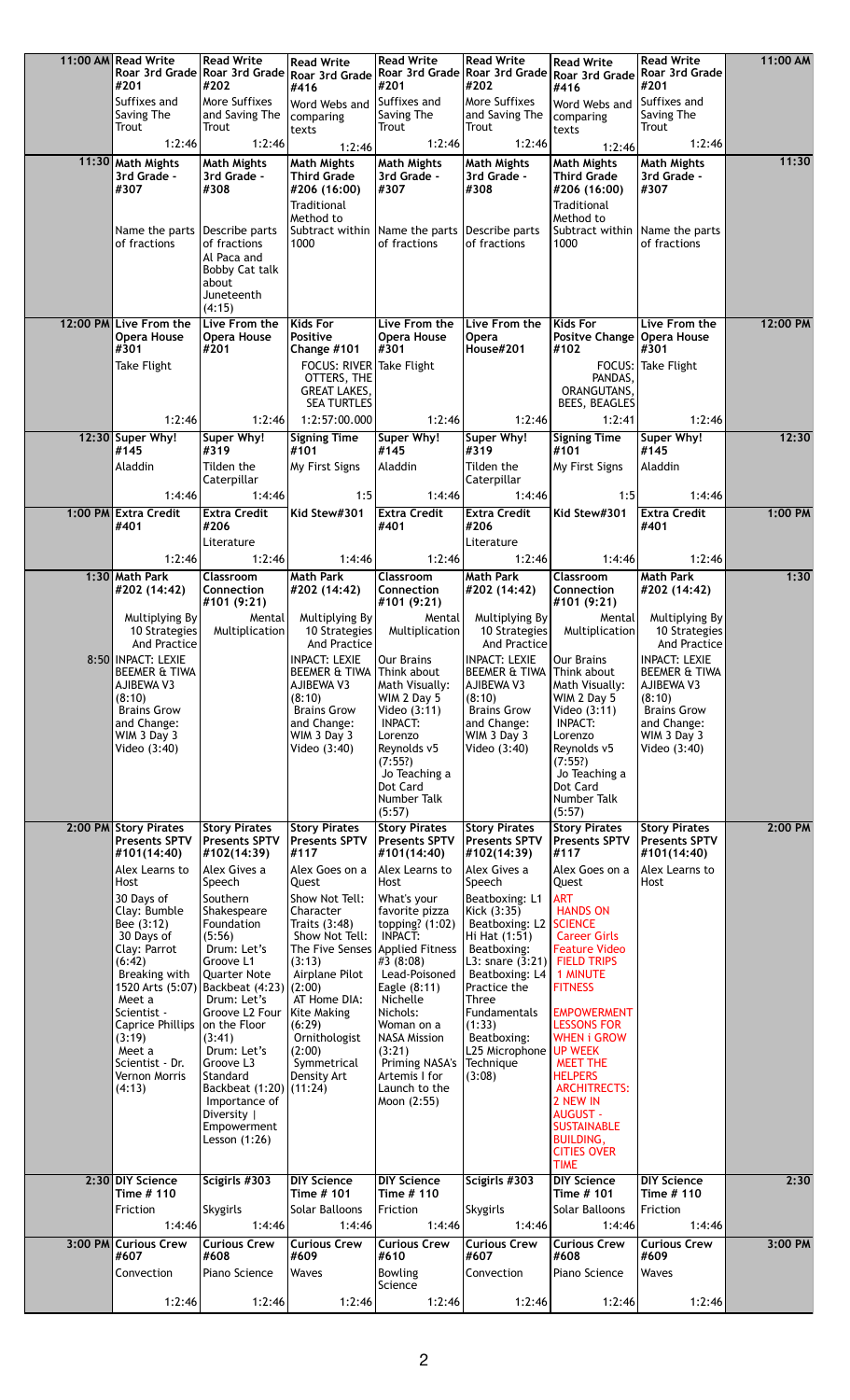|          | 3:30 Cyberchase#1<br>301                | Cyberchase<br>#1205                          | Into the<br>Outdoors #<br>101                  | Cyberchase#1<br>301                          | Cyberchase<br>#1205                       | Into the<br>Outdoors #102                    | Cyberchase#1<br>301                       | 3:30     |
|----------|-----------------------------------------|----------------------------------------------|------------------------------------------------|----------------------------------------------|-------------------------------------------|----------------------------------------------|-------------------------------------------|----------|
|          | Pollinators                             | Missing Bats in                              | A River Reborn                                 | Pollinators                                  | Missing Bats in                           | Removing                                     | <b>Pollinators</b>                        |          |
|          | (Take Flight)                           | Sensible Flats                               |                                                | (Take Flight)                                | Sensible Flats                            | Dams-<br>Restoring                           | (Take Flight)                             |          |
|          | 1:4:46                                  | 1:4:46                                       | 1:2:46                                         | 1:4:46                                       | 1:4:46                                    | Rivers<br>1:2:46                             | 1:4:46                                    |          |
|          | 4:00 PM Read Write<br>Roar 2nd          | <b>Read Write</b><br>Roar 3rd Grade Roar 2nd | <b>Read Write</b>                              | <b>Read Write</b><br>Roar 3rd Grade Roar 2nd | <b>Read Write</b>                         | <b>Read Write</b><br>Roar 3rd Grade Roar 2nd | <b>Read Write</b>                         | 4:00 PM  |
|          | <b>Grade #201</b><br>Earth's            | #202<br>More Suffixes                        | <b>Grade #201</b><br>Earth's                   | #202<br>More Suffixes                        | Grade #201<br>Earth's                     | #202<br>More Suffixes                        | Grade #201<br>Earth's                     |          |
|          | Landforms and<br>"ITCH" Words           | and Saving The<br>Trout                      | Landforms and<br>"ITCH" Words                  | and Saving The<br>Trout                      | Landforms and<br>"ITCH" Words             | and Saving The<br>Trout                      | Landforms and<br>"ITCH" Words             |          |
|          | 1:2:46                                  | 1:2:46                                       | 1:2:46                                         | 1:2:46                                       | 1:2:46                                    | 1:2:46                                       | 1:2:46                                    | 4:30     |
|          | 4:30 Math Mights<br>2nd Grade -<br>#301 | <b>Math Mights</b><br>3rd Grade -<br>#308    | <b>Math Mights</b><br>2nd Grade -<br>#301      | <b>Math Mights</b><br>3rd Grade -<br>#308    | <b>Math Mights</b><br>2nd Grade -<br>#301 | <b>Math Mights</b><br>3rd Grade -<br>#308    | <b>Math Mights</b><br>2nd Grade -<br>#301 |          |
|          |                                         | Describe parts                               |                                                | Describe parts                               |                                           | Describe parts                               |                                           |          |
|          | Expanded form                           | of fractions                                 | Expanded form                                  | of fractions                                 | Expanded form                             | of fractions                                 | Expanded form                             |          |
|          | 5:00 PM Read Write<br>Roar              | <b>Read Write</b><br>Roar 1st Grade          | <b>Read Write</b><br>Roar                      | <b>Read Write</b><br>Roar 1st Grade          | <b>Read Write</b><br>Roar                 | <b>Read Write</b><br>Roar 1st Grade          | <b>Read Write</b><br>Roar                 | 5:00 PM  |
|          | Kindergarten<br>#201                    | #202                                         | Kindergarten<br>#201                           | #202                                         | Kindergarten<br>#201                      | #202                                         | Kindergarten<br>#201                      |          |
|          | Letter "A" And<br>The Weather,          | Up In The Sky!<br>and A Narrative            | Letter "A" And<br>The Weather,                 | Up In The Sky!<br>and A Narrative            | Letter "A" And<br>The Weather,            | Up In The Sky!<br>and A Narrative            | Letter "A" And<br>The Weather,            |          |
|          | Too!<br>1:2:46                          | Story<br>1:2:46                              | Too!<br>1:2:46                                 | Story<br>1:2:46                              | Too!<br>1:2:46                            | Story<br>1:2:46                              | Too!<br>1:2:46                            |          |
| 5:30     | <b>Math Mights</b>                      | <b>Math Mights</b>                           | <b>Math Mights</b>                             | <b>Math Mights</b>                           | <b>Math Mights</b>                        | <b>Math Mights</b>                           | <b>Math Mights</b>                        | 5:30     |
|          | Kindergarten<br>#205 (16:00)            | <b>First Grade</b><br>#202 (16:00)           | Kindergarten<br>#205 (16:00)                   | <b>First Grade</b><br>#202 (16:00)           | Kindergarten<br>#205 (16:00)              | <b>First Grade</b><br>#202 (16:00)           | Kindergarten<br>#205 (16:00)              |          |
|          | the Same                                | Shapes that are Expressions can<br>be Equal  | Shapes that are<br>the Same                    | Expressions can<br>be Equal                  | Shapes that are<br>the Same               | <b>Expressions can</b><br>be Equal           | Shapes that are<br>the Same               |          |
|          | 6:00 PM Let's Learn                     | Let's Learn                                  | Wimee's Words   Let's Learn                    |                                              | Let's Learn                               | <b>Wimee's Words</b>                         | Let's Learn                               | 6:00 PM  |
|          | #1117<br>How Many                       | #1118<br>Can you Hear                        | #103<br><b>Trucks</b>                          | #1119<br>What Sound                          | #1120<br>Super and                        | #104<br>Flowers                              | #1116<br>How Many                         |          |
|          | Syllables Are In<br>Support?            | the ER in<br>Water?                          |                                                | Does Ur Make<br>In Nature?                   | Power Both End<br>in Er!                  |                                              | Syllables Are In<br>Thinker?              |          |
|          |                                         |                                              | 1:2:46                                         |                                              |                                           | 1:2:46                                       |                                           |          |
| 6:30     |                                         |                                              | <b>Signing Time</b><br>#101                    |                                              |                                           | <b>Signing Time</b><br>#101                  |                                           | 6:30     |
|          | 2:11                                    |                                              | 2:11 My First Signs<br>1:5                     | 2:11                                         |                                           | 2:11 My First Signs<br>1:5                   | 2:11                                      |          |
|          | 7:00 PM Extra Credit<br>#401            | <b>Extra Credit</b><br>#206                  | <b>Kids For</b><br>Positive                    | <b>Extra Credit</b><br>#401                  | Live From the<br><b>Opera House</b>       | Kids For<br>Positve Change   Opera House     | Live From the                             | 7:00 PM  |
|          |                                         | Literature                                   | Change #101<br><b>FOCUS: RIVER</b>             |                                              | #301<br>Take Flight                       | #102<br>FOCUS:                               | #201                                      |          |
|          |                                         |                                              | OTTERS, THE<br><b>GREAT LAKES,</b>             |                                              |                                           | PANDAS.<br>ORANGUTANS,                       |                                           |          |
|          | 1:2:46                                  |                                              | <b>SEA TURTLES</b>                             |                                              |                                           | BEES, BEAGLES                                |                                           |          |
|          |                                         | 1:2:46                                       |                                                | 1:2:46                                       | 1:2:46                                    | 1:2:41                                       | 1:2:46                                    |          |
|          | 7:30 Math Park                          | Classroom                                    | 1:2:57:00.000<br><b>Simple Gifts</b>           | <b>Math Park</b>                             | <b>Classroom</b>                          | <b>Simple Gifts</b>                          | Into the                                  | 7:30     |
|          | #202 (14:42)                            | Connection<br>#101 (9:21)                    | Series #108                                    | #202 (14:42)                                 | Connection<br>#101 (9:21)                 | Series #108                                  | Outdoors #<br>101                         |          |
|          |                                         |                                              | "The Water &<br>the Dragonfly"                 |                                              |                                           | "The Water &<br>the Dragonfly"               |                                           |          |
|          | 8:00 PM Story Pirates                   | <b>Story Pirates</b>                         | 1:2:46<br><b>Story Pirates</b>                 | <b>Story Pirates</b>                         | <b>Great Lakes</b>                        | 1:2:46<br><b>Story Pirates</b>               | <b>Great Lakes</b>                        | 8:00 PM  |
|          | <b>Presents SPTV</b><br>#101(14:40)     | <b>Presents SPTV</b><br>#102(14:39)          | <b>Presents SPTV</b><br>#117                   | <b>Presents SPTV</b><br>#101(14:40)          | Now #2204                                 | <b>Presents SPTV</b><br>#117                 | Now #2204                                 |          |
|          | Alex Learns to<br>Host                  | Alex Gives a<br>Speech                       | Alex Goes on a<br>Quest                        | Alex Learns to<br>Host                       | Mushrooms and<br>Mobsters                 | Alex Goes on a<br>Quest                      | Mushrooms and<br>Mobsters                 |          |
|          |                                         |                                              |                                                |                                              | 1:2:46                                    |                                              | 1:2:46                                    |          |
|          | 8:30 DIY Science<br>Time # 110          | Scigirls #303                                | <b>DIY Science</b><br>Time # 101               | <b>DIY Science</b><br>Time # 110             | <b>Destination</b><br>Michigan            | <b>DIY Science</b><br>Time # 101             | <b>Destination</b><br>Michigan            | 8:30     |
|          | Friction                                | Skygirls                                     | Solar Balloons                                 | Friction                                     | #1202                                     | <b>Solar Balloons</b>                        | #1202                                     |          |
|          | 1:4:46                                  | 1:4:46                                       | 1:4:46                                         | 1:4:46                                       | 1:2:46                                    | 1:4:46                                       | 1:2:46                                    |          |
| 9:00 PM  | <b>BLUE SKY</b><br><b>METROPOLIS</b>    | <b>NOVA</b>                                  | <b>GREAT</b><br><b>PERFORMAN</b><br><b>CES</b> | <b>NATURE</b>                                | <b>CHASING THE</b><br><b>MOON:</b>        | <b>CRAFT IN</b><br><b>AMERICA</b>            | <b>NOVA</b>                               | 9:00 PM  |
|          | 101                                     | 4701                                         | AT THE MET                                     | 3906                                         | <b>AMERICAN</b><br><b>EXPERIENCE</b>      | 101                                          | 4619                                      |          |
|          | <b>WINGS</b>                            | <b>POLAR</b><br><b>EXTREMES</b>              | 1605                                           | <b>SHARKS OF</b><br><b>HAWAII</b>            | 3104                                      | <b>MEMORY</b>                                | LOOK WHO'S<br><b>DRIVING</b>              |          |
| 9:30     | PT. 1/4                                 | (SHARED RL)                                  | <b>RIGOLETTO</b>                               | (SHARED RL)                                  | <b>EARTHRISE</b>                          | PT. 1/3                                      | (SHARED RL)                               | 9:30     |
|          | (FLIGHT)                                |                                              | (SHARED RL)                                    | 22-Jun                                       | PT. 2/3<br>(EXPIRING)                     |                                              | 22-June                                   |          |
| 10:00 PM | <b>BLUE SKY</b><br><b>METROPOLIS</b>    |                                              |                                                | <b>SUPERNATUR</b><br>Ε.                      | (FLIGHT)                                  | <b>CRAFT IN</b><br><b>AMERICA</b>            | H <sub>2O</sub> : THE<br><b>MOLECULE</b>  | 10:00 PM |
|          | 102                                     |                                              |                                                | <b>WILD FLYERS</b>                           |                                           | 102                                          | <b>THAT MADE</b><br>US                    |          |
| 10:30    | THE BIG<br>CHILL                        |                                              |                                                | 101<br><b>DEFYING</b>                        |                                           | LANDSCAPE                                    | 101                                       | 10:30    |